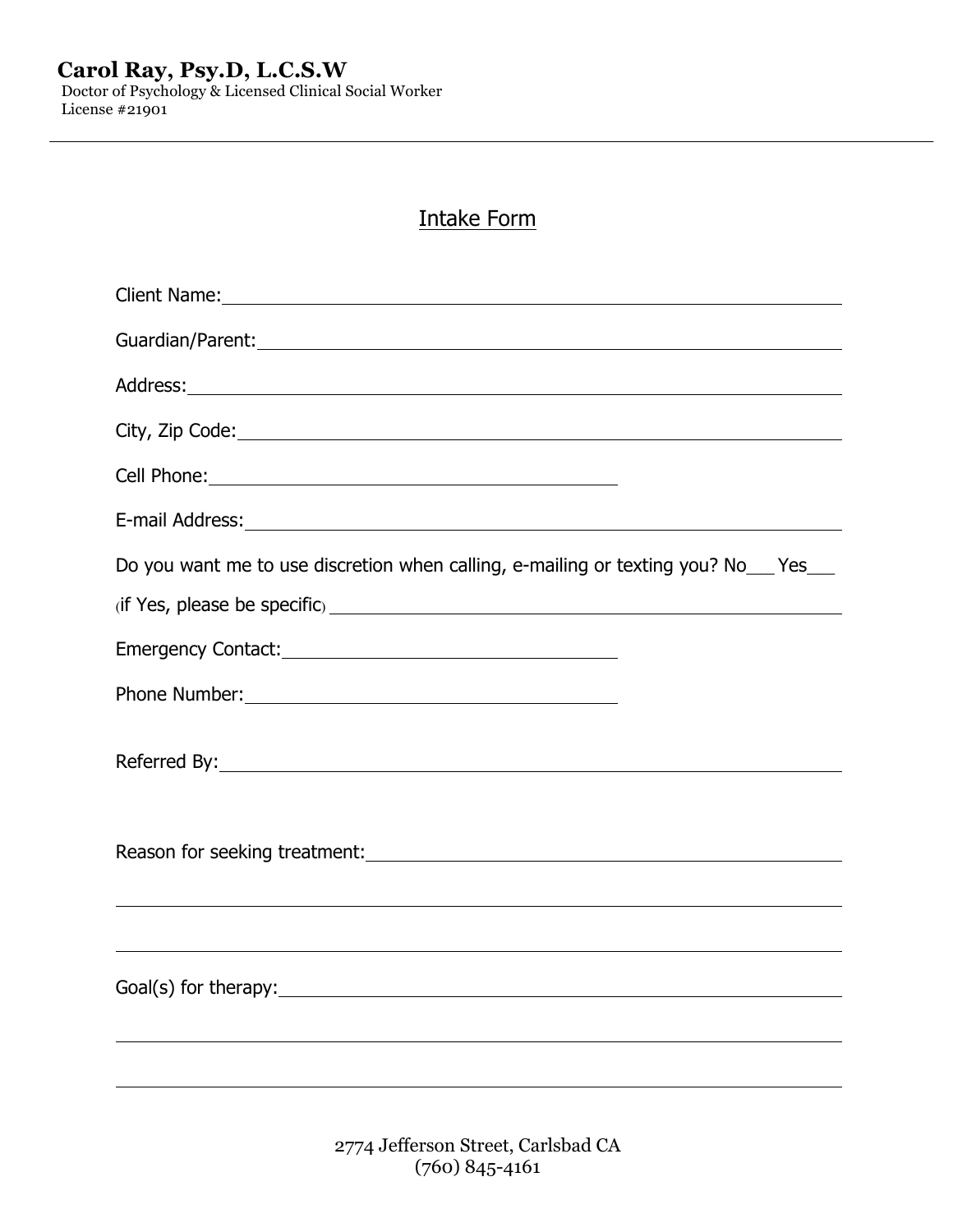Doctor of Psychology & Licensed Clinical Social Worker License #21901

# Information and Policies

Please carefully review and sign this form as confirmation that you understand and agree to the terms of this therapeutic relationship. Feel free to ask for clarification on any of the items.

**Confidentiality:** All communication between client and therapist shall remain confidential unless you request specific information be discussed with outside parties (for example, family members, other health professionals, school staff, etc.). In such cases, written authorization to release the information will be requested from you. I am mandated by law to break this confidentiality in the following circumstances:

- **•** If I am ordered by the court to testify or release records.
- § If you are a victim or perpetrator of child abuse.
- § If you are a victim or perpetrator of elder or dependent adult abuse.
- **•** If you threaten harm to yourself, someone else, or the property of others.

**Fees:** My fee is \$190 for a 50 minute session and will be collected at the beginning of the appointment. I recommend preparing your payment prior to your arrival so that your time is maximized. Telephone consultations with you or other persons designated by you will be billed at my hourly rate with a \$20 minimum (brief phone calls regarding scheduling are excluded). Preparing reports will be billed at my hourly rate plus an administrative fee of \$100. I do not accept insurance, but will provide you a bill to submit to your insurance company for reimbursement. Please let me know if you would like me to provide you with a statement at the end of each month for you to send to your insurance company.

In the instance that an unpaid balance accrues, it will be turned over to a collection agency. You will be responsible for the original bill, service charges, collection fees, and any legal costs that are incurred. There will be a \$25 charge for returned checks.

**Cancellations: 24 hours notice is required if you need to cancel a session.** My full fee will be billed if you miss a session or fail to reschedule 24 hours prior to the scheduled appointment.

## **I/we have read and understand this information and agree to these policies.**

Client Name (print) Client Signature Date

Parent/Guardian Name (print) The Parent/Guardian Signature That Date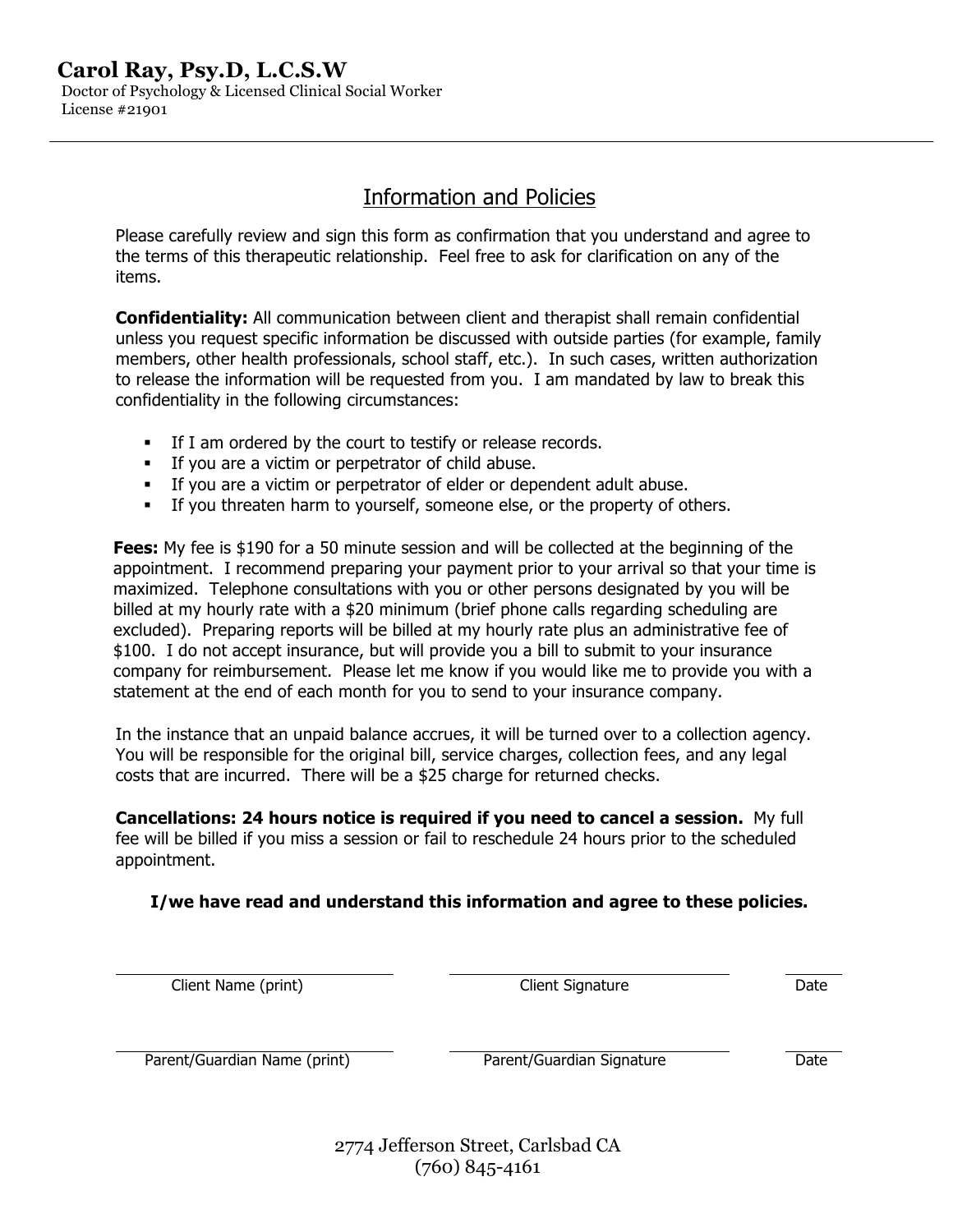Doctor of Psychology & Licensed Clinical Social Worker License #21901

## **INFORMED CONSENT ADDENDUM FOR ONLINE THERAPY**

This form is designed to allow you to give informed consent for the use of video technology for online therapy. Read it thoroughly for understanding and ensure all of your questions are answered before signing to give consent.

This is to be used in conjunction with, but does not replace, the Informed Consent document that is required of all clients prior to starting therapy services.

Online therapy or teletherapy is defined as the use of technology to have a therapy session. We will use thera-LINK, a HIPAA compliant platform that uses video and audio technology through a webcam on your device and my device to connect us securely.

Thera-LINK uses encrypted data streams (AES-256) for our video sessions. Any data that is stored outside of our video session on the thera-LINK platform (such as documents, messages, or progress notes) is encrypted and meets or exceeds all HIPAA and HITECH guidelines.

The benefits of teletherapy include the convenience of location, time, wait times, and accessibility which allows for better continuity of care. In addition, teletherapy allows for greater accessibility to services for clients with limited mobility or with lack of transportation. Teletherapy can also allow for couples or families to meet when in different locations.

With all technology, there are also some limitations. Technology may occasionally fail before or during our session. The problems may be related to internet connectivity, difficulties with hardware, software, equipment, and/or services supplied by a 3<sup>rd</sup> party. Any problems with internet availability or connectivity are outside the control of the therapist and the therapist makes no guarantee that such services will be available or work as expected. If something occurs to prevent or disrupt any scheduled appointment due to technical complications and the session cannot be completed via online video, the therapist will either use the in-session video chat to trouble shoot or will call you back to complete the session.

**If, for any reason, we are unable to connect and you are in an immediate crisis or a potentially life-threatening situation, get immediate emergency assistance by calling 911.**

**I agree to take full responsibility for the security of any communications or treatment on my own computer and in my physical location.** I understand I am solely responsible for maintaining the strict confidentiality of my user ID and password and not allow another person to use my user ID to access the Services. I also understand that I am responsible for using this technology in a secure and private location so that others cannot hear my conversation.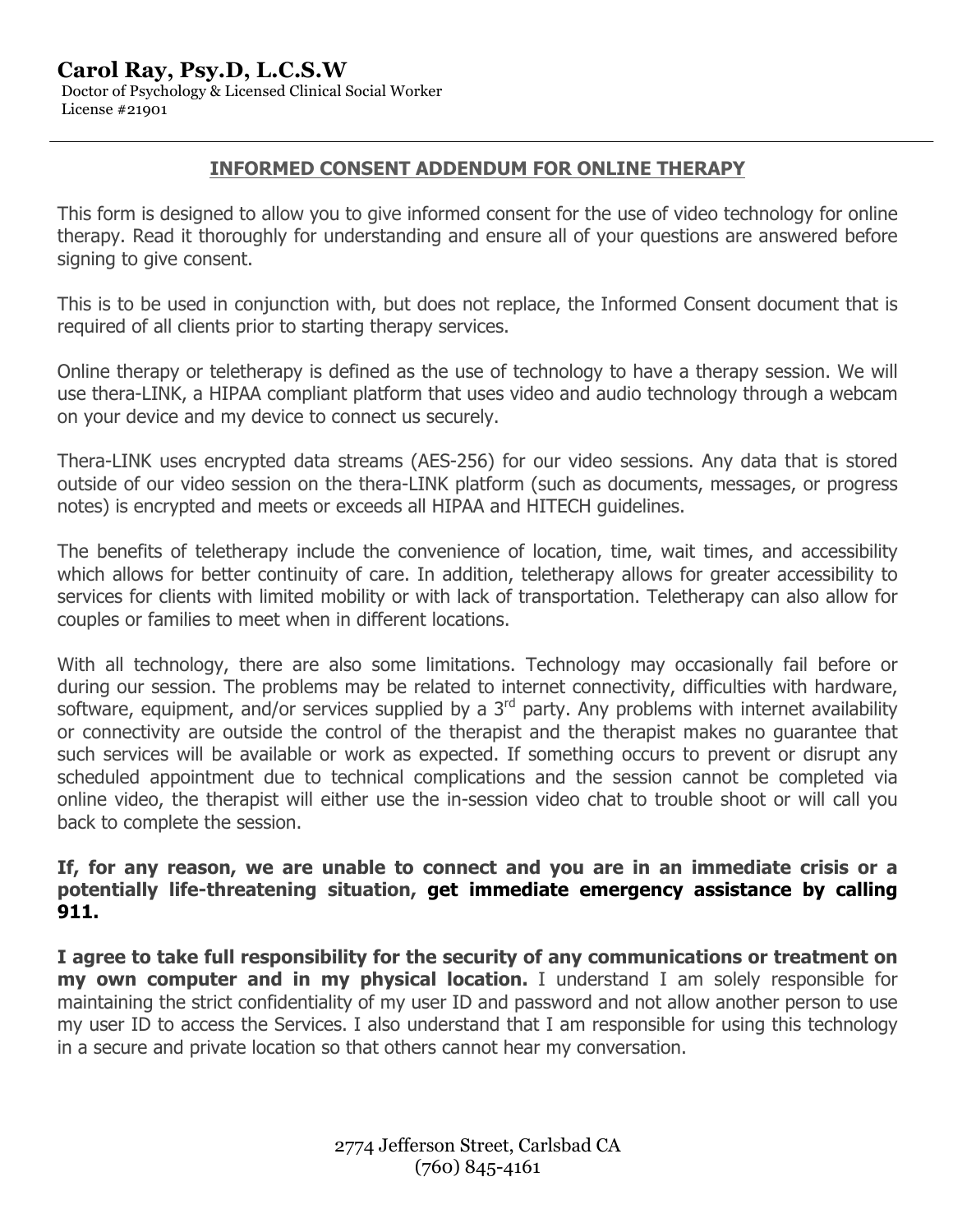**I understand that there will be no recording of any of the online session and that all information disclosed within sessions and the written records pertaining to those sessions are confidential and may not be revealed to anyone without my written permission, except where disclosure is required by law.**

**I understand that I am not allowed to do any recording, screenshots, etc. of any kind, of any session, and are grounds for termination of the client-therapist relationship.**

## **Consent to Treatment**

I, voluntarily agree to receive online therapy services for an assessment, continued care, treatment, or other services and authorize Dr. Carol Ray to provide such care, treatment, or services as are considered necessary and advisable. I understand and agree that I will participate in the planning of my care, treatment, or services and that I may withdraw consent for such care, treatment, or services that I receive through Dr. Carol Ray at any time. I understand Dr. Carol Ray will determine on an on-going basis whether the condition being assessed and/or treated is appropriate for online therapy.

By signing this Informed Consent, I, the undersigned client, acknowledge that I have both read and understood all the terms and information contained herein. Ample opportunity has been offered to me to ask questions and seek clarification of anything unclear to me.

Patient/Client Signature

Parent, Guardian or Legal Representative Signature (if minor or needed otherwise)

\_\_\_\_\_\_\_\_\_\_\_\_\_\_\_\_\_\_\_\_\_\_\_\_\_\_\_\_\_\_\_\_\_\_\_

\_\_\_\_\_\_\_\_\_\_\_\_\_\_\_\_\_\_\_\_\_\_\_\_\_\_\_\_\_\_\_\_\_\_\_

\_\_\_\_\_\_\_\_\_\_\_\_\_\_\_\_\_\_\_\_\_\_\_\_\_\_\_\_\_\_\_\_\_\_\_

Date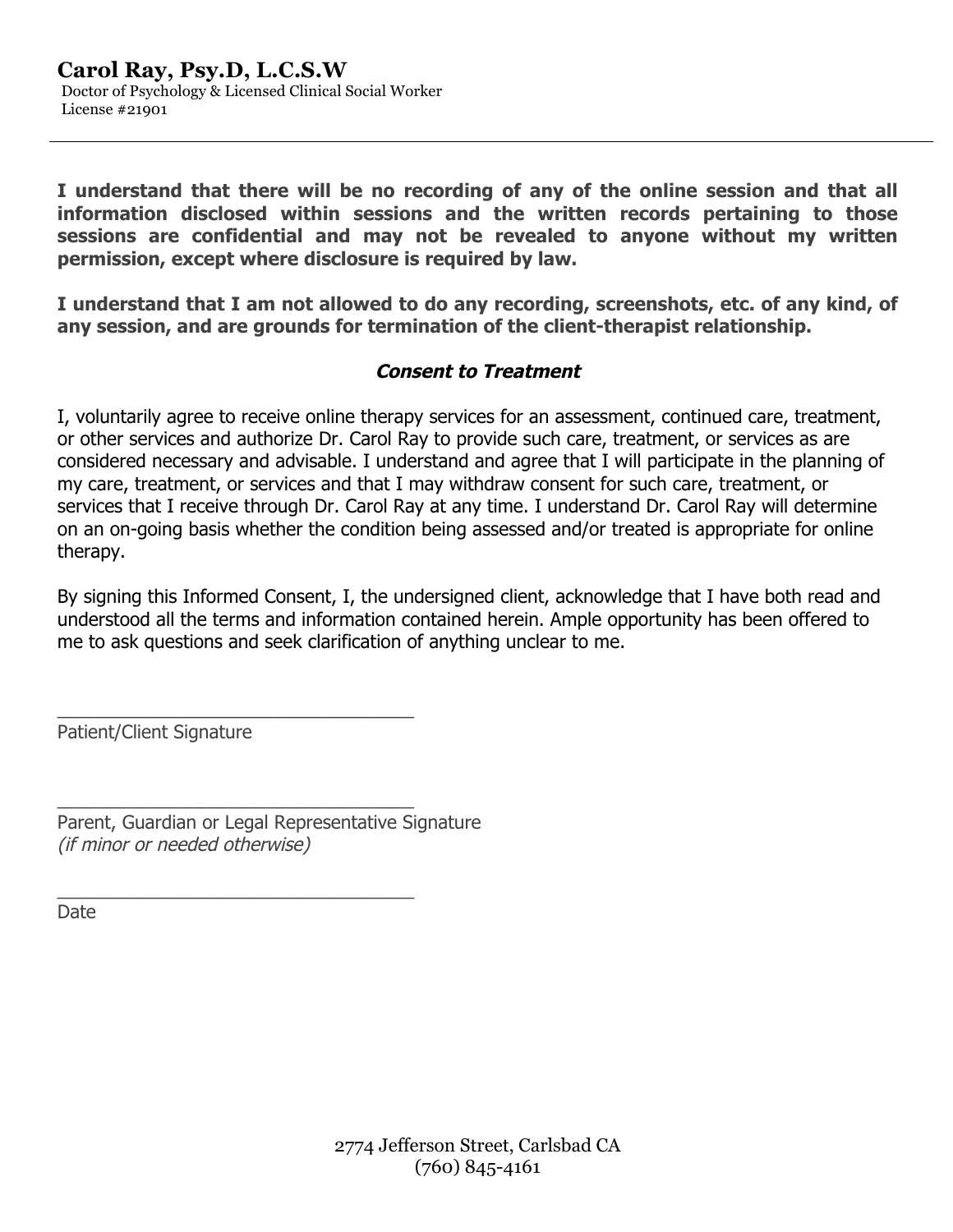Doctor of Psychology & Licensed Clinical Social Worker License #21901

# **Credit Card Authorization Form**

Please complete the following information. This form will be securely stored in your clinical file and may be updated upon request.

In case of late cancellations and/no shows for scheduled sessions, if a balance accrues due to an unpaid balance from the insurance company, or if a check is returned unpaid, you will be charged the session fee. An additional \$25 is assessed for returned checks.

I, \_\_\_\_\_\_\_\_\_\_\_\_\_\_\_\_\_\_\_\_\_\_\_\_\_\_\_\_\_\_\_\_\_\_, am authorizing Carol Ray, Psy.D, LCSW to use my credit card information to charge my credit card in the event that I do not notify her of my inability to attend a scheduled therapy appointment, do not cancel my appointment at least 24 hours in advance, a check is returned for any reason or there is an outstanding balance after 30 days.

| Type of Card: VISA $\Box$   | MasterCard $\square$ |            | American Express $\square$ | Discover $\square$ |
|-----------------------------|----------------------|------------|----------------------------|--------------------|
| Card Number:                |                      |            |                            |                    |
| Verification/Security Code: |                      | Exp. Date: | Zip Code:                  |                    |

By signing below I am authorizing Dr. Carol Ray to charge for scheduled appointments or outstanding balances after 30 days.

Signature:\_\_\_\_\_\_\_\_\_\_\_\_\_\_\_\_\_\_\_\_\_\_\_\_\_\_\_\_\_\_\_\_\_\_\_\_\_\_\_\_ Date:\_\_\_\_\_\_\_\_\_\_\_\_\_\_\_\_\_\_\_\_\_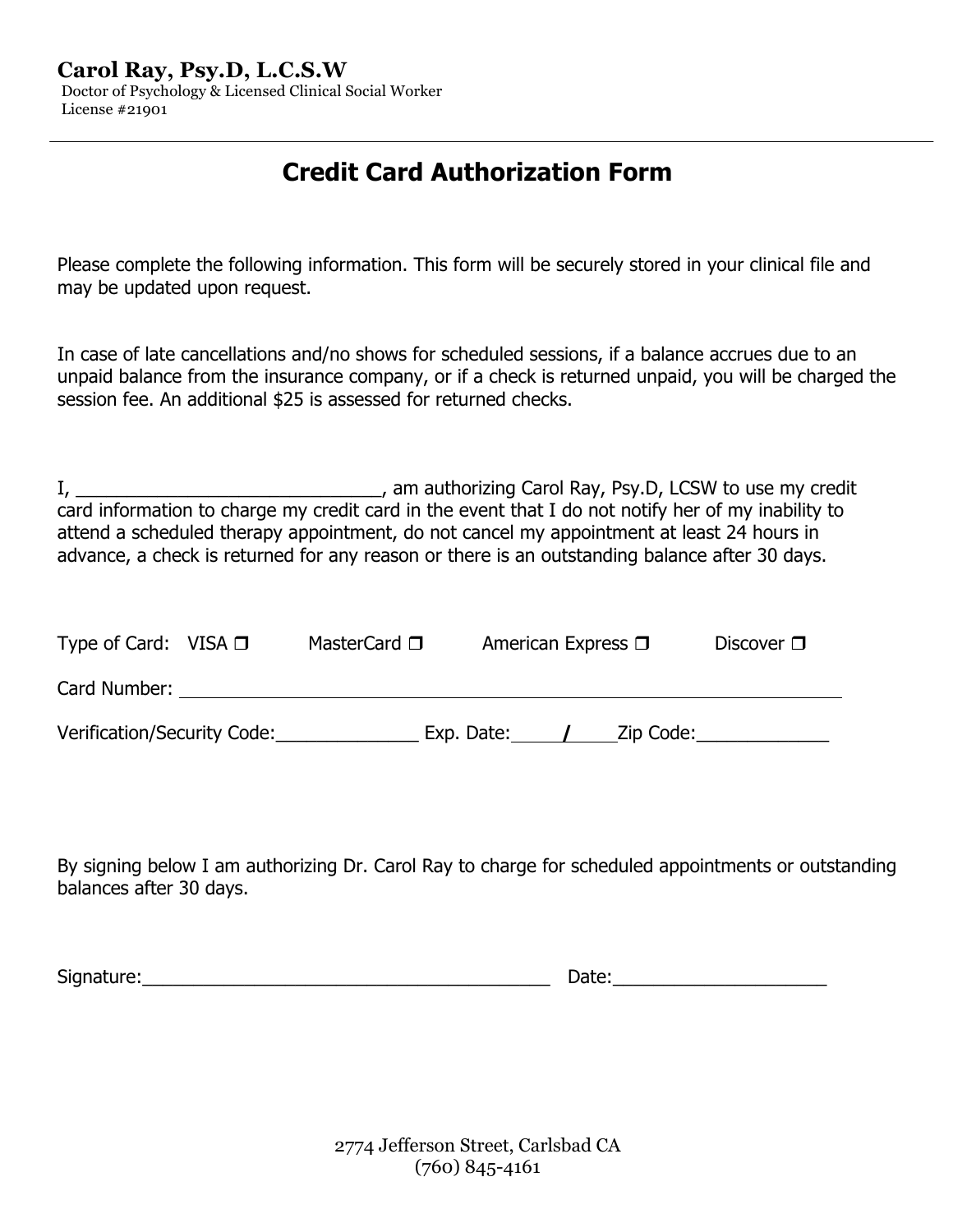Doctor of Psychology & Licensed Clinical Social Worker License #21901

### **NOTICE OF PRIVACY PRACTICES**

### **Required Notice Under Federal HIPAA Law I. THIS NOTICE DESCRIBES HOW MEDICAL INFORMATION ABOUT YOU MAY BE USED AND DISCLOSED AND HOW YOU**

# **CAN GET ACCESS TO THIS INFORMATION. PLEASE REVIEW IT CAREFULLY.**

### **II. I HAVE A LEGAL DUTY TO SAFEGUARD YOUR PROTECTED HEALTH INFORMATION (PHI)**

I am legally required to protect the privacy of your PHI, which includes information that can be used to identify you that I've created or received about your past, present, or future health or condition, the provision of health care to you, or the payment of this health care. I must provide you with this Notice about my privacy practices, and such Notice must explain how, when, and why I will "use" and "disclose" your PHI. A "use" of PHI occurs when I share, examine, utilize, apply, or analyze such information within my practice; PHI is "disclosed" when it is released, transferred, has been given to, or is otherwise divulged to a third party outside of my practice. With some exceptions, I may not use or disclose any more of your PHI than is necessary to accomplish the purpose for which the use or disclosure is made. And, I am legally required to follow the privacy practices described in this Notice. However, I reserve the right to change the terms of this Notice and my privacy policies at any time. Any changes will apply to PHI on file with me already. Before I make any important changes to my policies, I will promptly change this Notice and post a new copy of it in my office and on my website. You can also request a copy of this Notice from me.

### **III. HOW I MAY USE AND DISCLOSE YOUR PHI.**

I will use and disclose your PHI for many different reasons. For some of these uses or disclosures, I will need your prior authorization; for others, however, I do not. Listed below are the different categories of my uses and disclosures along with some examples in each category.

**A. Uses and Disclosures Relating to Treatment, Payment, or Health Care Operations Do Not Require Your Prior Written Consent.** I can use and disclose your PHI without your consent for the following reasons.

1. For treatment**.** I can disclose your PHI to physicians, psychiatrists, psychologists, and to other licensed health care providers who provide you with health care services or are involved in your care. For example, if you are being treated by a psychiatrist, I can disclose your PHI to your psychiatrist in order to coordinate your care.

2. **To obtain payment for treatment.** I can use and disclose your PHI to bill and collect payment. For example, I might send your PHI to your insurance company or health plan to get paid for the health care services that I have provided to you. I may also provide your PHI to my business associates, such as billing companies, claims processing companies, and others that process my health care claims.

3. **For health care operations.** I can disclose your PHI to operate my practice. For example, I may provide your PHI to my accountant, attorney, consultants, or others to further my health care operations.

4. **Other disclosures.** I may also disclose your PHI to others without your consent in certain situations. For example, your consent isn't required if you need emergency treatment, as long as I try to get your consent after treatment is rendered, or if I try to get your consent but you are unable to communicate with me (for example, if you are unconscious or in severe pain) and I think that you would consent to such treatment if you were able to do so.

**B. Certain Uses and Disclosures Do Not Require Your Consent.** I can use and disclose your PHI without your consent or authorization for the following reasons.

1. When disclosure is required by federal, state or local laws; judicial or administrative proceeding; or; law enforcement. For example, I may make a disclosure to applicable officials when a law requires me to report information to governmental agencies and law enforcement personnel about victims of abuse or neglect, or when ordered in a judicial or administrative proceeding. For example, if you are involved in a lawsuit or a claim for worker's compensation benefits, I may have to use or disclose your PHI in response to a court or administrative order.

2. For public health activities. For example, I may have to report information about you to the county coroner

3. For health oversight activities. For example, I may have to report information to assist the government when it conducts an investigation or inspection of a health care provider or organization

4. To avoid harm. In order to avoid a serious threat to the health or safety of a person or the public, I may provide PHI to law enforcement personnel or persons able to prevent or lessen such harm.

5. For specific government functions. I may disclose PHI of military personnel and veterans in certain situations. And I may disclose PHI for national security purposes, such as protecting the President of the United States or conducting intelligence operations.

6. For worker's compensation purposes. I may provide PHI in order to comply with worker's compensation laws.

7. Appointment reminders and health related benefits or services. I may use PHI to provide appointment reminders or give you information about treatment alternatives, or other health care services or benefits I offer.

**C. Certain Uses and Disclosures require You to Have the Opportunity to Object**

1. Disclosures to family, friends, or others. I may provide your PHI to a family member, friend, or other person that you indicate is involved in your care or the payment for your healthcare, unless you object in whole or in part. The opportunity to consent may be obtained retroactively in emergency situations.

## **D. Other Uses and Disclosures Require Your Prior Written Authorization.**

2774 Jefferson Street, Carlsbad CA (760) 845-4161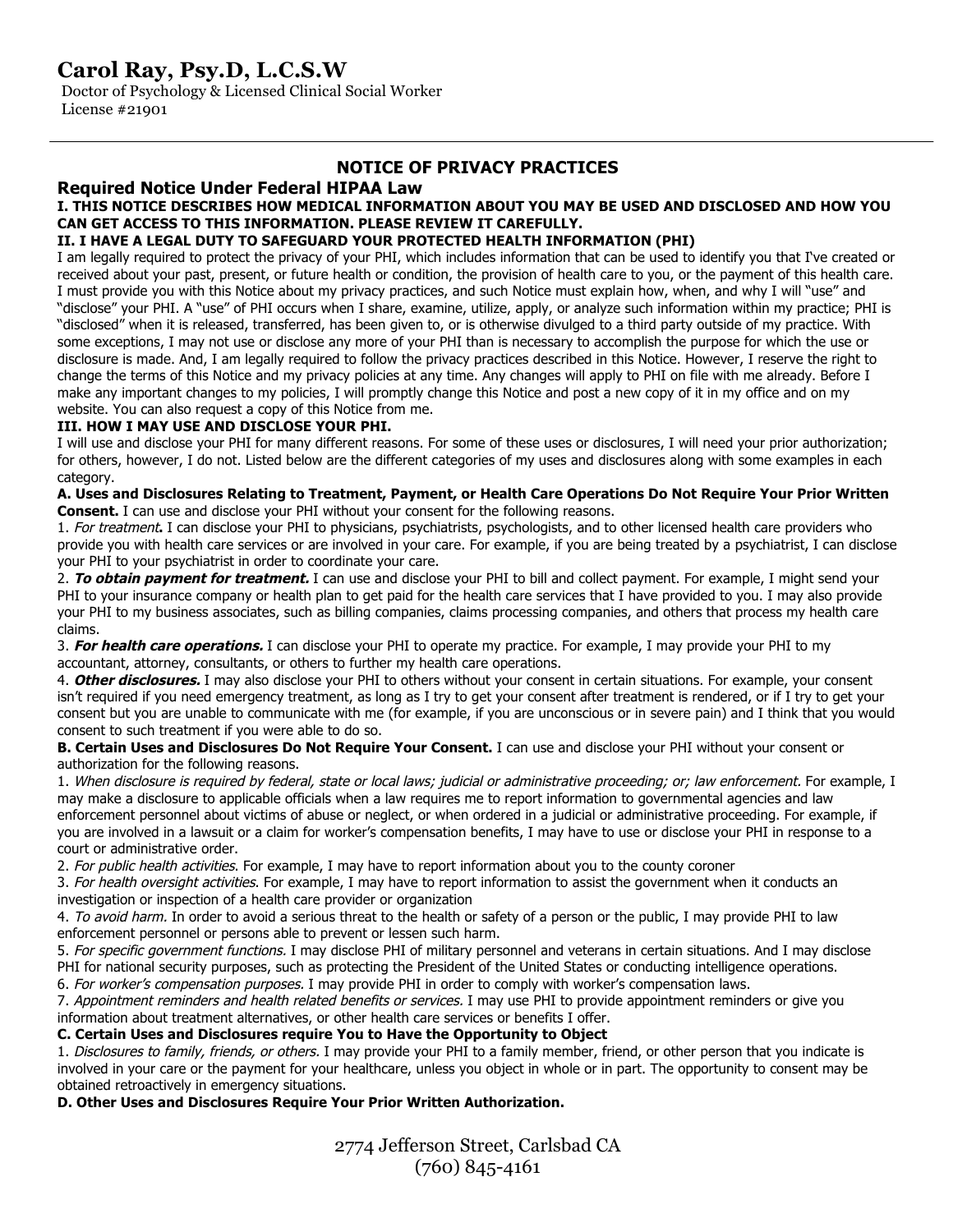Doctor of Psychology & Licensed Clinical Social Worker License #21901

In any other situation not described in sections III A, B, and C above, I will ask for your written authorization before using or disclosing any of your PHI. If you choose to sign an authorization to disclose your PHI, you can later revoke such authorization in writing to stop any future uses and disclosures (to the extent that I haven't taken any action in reliance on such authorization) of your PHI to me.

#### **1V. WHAT RIGHTS YOU HAVE REGARDING YOUR PHI.**

You have the following rights with respect to your PHI:

**A. The Right to Request Limits on Uses and Disclosures of Your PHI.** You have the right to ask that I limit how I use and disclose your PHI. I will consider your request, but I am not legally required to accept it. If I accept your request, I will put any limits in writing and abide by then except in emergency situations. You may not limit the uses and disclosures that I am legally required or allowed to make.

**B. The Right to Choose How I Send PHI to You.** You have the right to ask that I send information to you to an alternate address (for example, sending information to your work address rather than your home address) or by alternate means (for example, email instead of regular mail). I must agree to request so long as I can easily provide the PHI to you in the format you requested.

**C. The Right to See and Get Copies of your PHI.** In most cases, you have the right to look at or get copies of your PHI that I have, but you must make the request in writing. If I don't have your PHI but I know who does, I will tell you how to get it. I will respond to you within 30 days of receiving your request. In certain situations, I may deny your request. If I do, I will tell you in writing, my reasons for the denial and explain your rights to have my denial revised. If you request copies of your PHI, I will charge you not more than \$.25 for each page. Instead of providing the PHI, I may provide you with a summary or explanation of the PHI as you as agree to that and to the cost in advance.

**D. The Right to Get a List of Disclosures I have Made.** You have a right to get a list of instances in which I have disclosed your PHI. The list will not include uses or disclosures that you have already consented to, such as those made for treatment, payment, or health care operations, directly to you or to your family. The list won't include uses and disclosures made for national security purposes, to corrections, or law enforcements, or disclosures made before April 15, 2003. I will respond within 60 days of receiving your request. The list I will give you will include disclosures made in the last six years unless you request a shorter time. The list will include the date of the disclosure, to whom the PHI was disclosed, a description of the information disclosed, and the reason for disclosure. I will provide the list to you at no charge, but if you make more than one request in the same year, I will charge you a reasonable cost based fee for each additional request.

**E. The Right to Correct or Update your PHI.** If you believe that there is a mistake in your PHI or that a piece of important information is missing, you have the right to request that I correct the existing information or add the missing information. You must provide the request and reason for request in writing. I will respond within 60 days of receiving your request to correct or update your PHI. I may deny your request in writing if the PHI is (i) correct and complete, (ii) not created by me (iii) not allowed to be disclosed, or (iv) not part of my records. My written denial will state the reasons for the denial and explain your right to file a written statement of disagreement with the denial. If you don't file one, you have the right to request that your request and my denial be attached to all future disclosures of your PHI. If I approve your request I will make the changes to your PHI, tell you that I have done it, and tell others that need to know about the changes to your PHI.

**F. The Right to Get this Notice by Email.** You have the right to get a copy of this notice via e-mail. Even if you have agreed to receive a notice via e-mail you also have the right to request a paper copy of it.

### **V. HOW TO COMPLAIN ABOUT MY PRIVACY PRACTICES**

If you think that I many have violated your privacy rights, or you disagree with a decision I made about access to your PHI, you may file a complaint with the person listed section VI below. You may also send a written complaint to the Secretary of the Department of Health and Human Services at 200 Independence Ave S.W., Washington DC 20201. I will take no retaliatory action against you if you file a complaint about my privacy practices.

### **VI. PERSON TO CONTACT FOR INFORMATION ABOUT THIS NOTICE OR TO COMPLAINT ABOUT MY PRIVACY PRACTICES.**

If you have any questions about this notice or any complaints about my privacy practices, or would like to know how to file a complaint with the secretary of department of Health and Human Services, please contact me at (760) 845-4161.

### **VII. EFFECTIVE DATE OF THIS NOTICE**

This notice went into effect on April 14, 2003